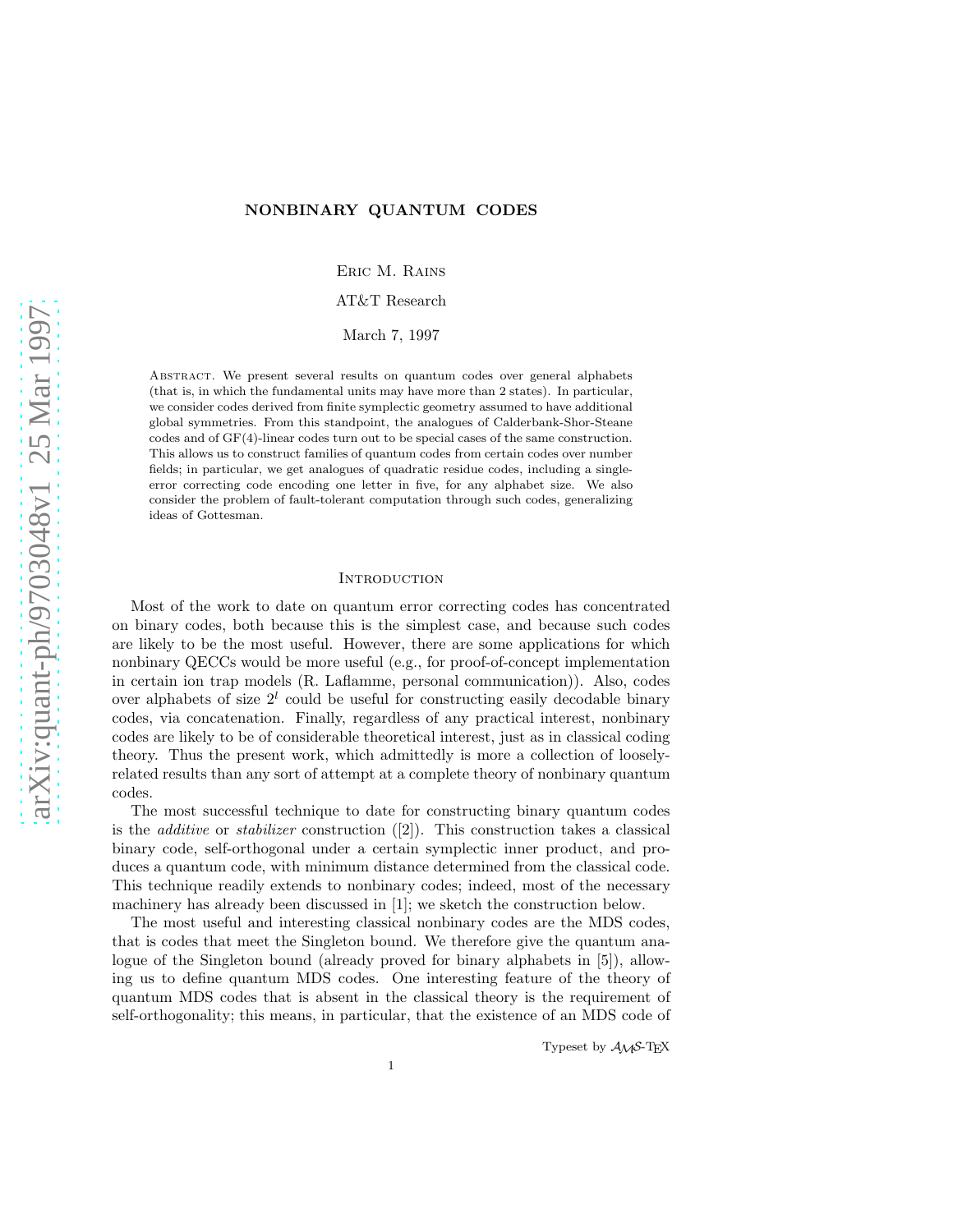2 ERIC M. RAINS

length  $n$  and minimum distance  $d$  need not imply the existence of MDS codes of any smaller length with that minimum distance. Thus it no longer suffices to consider the largest possible length. Sometimes, however, one can safely shorten a quantum MDS code; indeed, associated to any such (symplectic) code, we construct a classical code, the codewords of which correspond to different valid shortenings. This construction applies to other codes as well, even those that are not self-orthogonal.

In [2], the problem of constructing symplectic-self-orthogonal binary codes was converted into a problem of constructing additive, Hermitian-self-orthogonal codes over GF(4); among other things, this allowed one to consider codes linear over GF(4). Unfortunately, the notion of additive codes does not seem to usefully extend to larger alphabets (in part since it is difficult to derive symplectic forms from symmetric forms in characteristic other than 2); it is somewhat surprising, therefore, that the concept of  $GF(4)$ -linear codes does usefully extend. This extension works by considering codes having certain global symmetries; codes that are invariant under an algebra isomorphic to  $GF(p^2)$  give the desired extension. We also get analogues of Calderbank-Shor-Steane codes ([3],[7]) by asserting invariance under an algebra isomorphic to  $GF(p) \times GF(p)$ . This allows us, in principle, to define classes of codes for varying p by taking a code over a quadratic number field and reducing modulo different primes. As an example, we get quantum quadratic residue codes, including, for each p, a  $((5, p, 3))_p$ . We also consider the problem of fault-toleration operations (using the ideas in [4]); in particular, we show how the algebra under which a code is globally invariant extends the possibilities for fault-tolerant operation.

A quick comment on notation: We use the notation  $((n, K, d))_{\alpha}$  to refer to a quantum code that encodes K states in n letters from an alphabet of size  $\alpha$ , with minimum distance d. In particular, such a code can be used to correct  $\lfloor (d-1)/2 \rfloor$ single-letter errors.

## Symplectic codes

In the case  $p = 2$ , the framework of [2] can be used to construct quantum codes from codes over GF(2) that are self-orthogonal under a suitable symplectic inner product. This generalizes easily to the case  $p > 2$ .

Consider the GF(p)-vector space  $V_n = (\text{GF}(p) \times \text{GF}(p))^n$ . If we write  $v \in V_n$  as

$$
v = ((v_1^{(1)}, v_1^{(2)}), (v_2^{(1)}, v_2^{(2)}), \dots),
$$

we can define the weight of v as the number of i such that at least one of  $v_i^{(1)}$  and  $v_i^{(2)}$  is nonzero. We also have a natural symplectic inner product on  $V_n$ , given by

$$
\langle v, w \rangle = \sum_{1 \le i \le n} v_i^{(1)} w_i^{(2)} - v_i^{(2)} w_i^{(1)}.
$$

**Definition.** Let C be a k-dimensional subspace of  $V_n$ , self-orthogonal under the symplectic inner product. If the minimum weight of  $C^{\perp} - C$  is at least d, then we say C is an  $[[n, k, d]]_p$ . If d' is the minimum weight of the nonzero elements of C, then we say C is pure to weight  $d'$ . If  $d' \geq d$ , then we say C is pure.

The relevance of this definition is the following fact: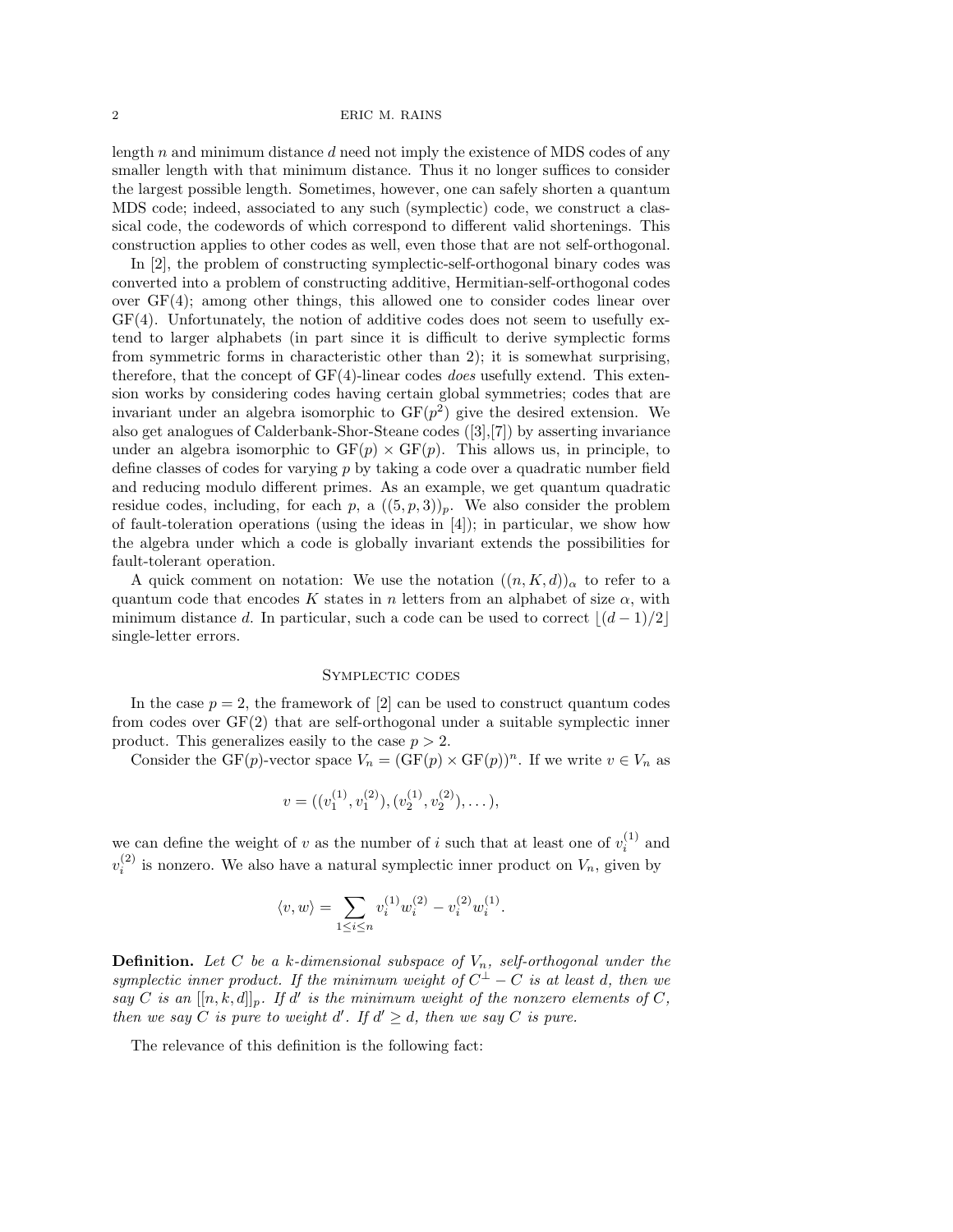**Theorem 1.** If there exists an  $[[n, k, d]]_p$ , then there exists an  $((n, p^k, d))_p$ . If the  $[[n, k, d]]_p$  is pure, then so is the  $((n, p<sup>k</sup>, d))_p$ .

Proof. This is completely analogous to the construction in [2]; see also [1] for a discussion of the connections between finite symplectic geometry and extraspecial groups for  $p > 2$ .  $\Box$ 

Let  $G_n$  be the natural semidirect product of  $S_n$  and  $\text{Sp}_2(p)^n$ . Clearly  $G_n$  acts on  $V_n$  (Sp<sub>2</sub> $(p)^n$  acts coordinate-wise, while  $S_n$  acts by permuting the coordinates), preserving the weight and the inner product. Thus  $G_n$  acts on symplectic codes; two codes are defined to be equivalent if they are in the same  $G_n$ -orbit. And the automorphism group of a code is given by the subgroup of  $G_n$  that preserves the code.

# Quantum MDS codes

When using the above theory to construct codes, it is useful to know what to shoot for. In classical coding theory, the most useful large-alphabet codes tend to be the MDS codes; that is, those codes that meet the Singleton bound. We thus consider the quantum analogue:

**Theorem 2 (Quantum Singleton bound).** Let C be a  $((n, K, d))_{\alpha}$  with  $K > 1$ . Then

$$
K \leq \alpha^{n-2d+2}.
$$

If equality holds, then C is pure to weight  $n-d+2$ . Similarly, a pure  $((n,1,d))_{\alpha}$ satisfies  $2d \leq n+2$ .

*Proof.* We use the unitary weight enumerator  $A'(x, y)$  ([6]). If  $2d \ge n+2$ , then we have both  $A'_{n-d+1} = KA'_{d-1}$  and  $A'_{d-1} = KA'_{n-d+1}$ , a contradiction for  $K > 1$ ; assume, therefore, that  $2d \leq n+2$ , and consider  $A'_{n-d+1}$  On the one hand, this can be written as a linear combination of  $B_i$  for  $0 \leq i \leq d-1$ :

$$
A'_{n-d+1} = B'_{d-1} = \alpha^{-d+1} \sum_{0 \le i \le d-1} {n-i \choose n-d+1} (\alpha-1)^i B_i
$$

On the other hand, this can be written as a linear combination of  $A_i$  for  $0 \leq i \leq$  $n - d + 1$ :

$$
A'_{n-d+1} = \alpha^{-n+d-1} \sum_{0 \le i \le n-d+1} {n-i \choose d-1} (\alpha-1)^i A_i.
$$

Since C has minimum distance d, it follows that  $B_i = K^{-1}A_i$  for  $0 \le i \le d - 1$ . Consequently,

$$
0 = A'_{n-d+1} - A'_{n-d+1}
$$
  
=  $\alpha^{-n+d-1}$ 
$$
\sum_{0 \le i \le n-d+1} {n-i \choose d-1} (\alpha - 1)^i A_i
$$
  
-  $\alpha^{-d+1} K^{-1}$ 
$$
\sum_{0 \le i \le d-1} {n-i \choose n-d+1} (\alpha - 1)^i A_i.
$$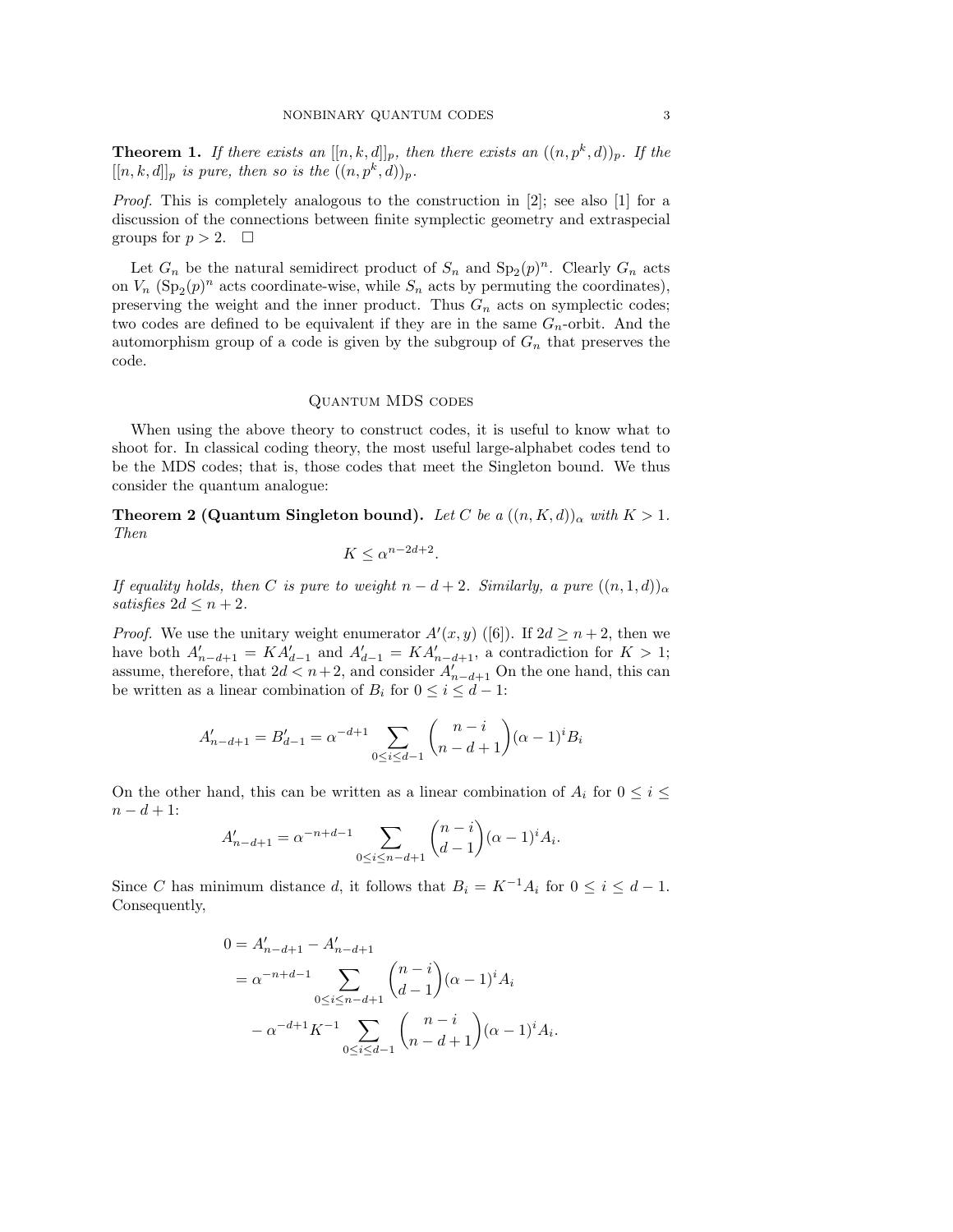Consider the coefficient of  $A_i$ , for  $0 \le i \le d-1$ . This is

$$
(\alpha - 1)^{i}(\alpha^{-n+d-1}\binom{n-i}{d-1} - \alpha^{-d+1}K^{-1}\binom{n-i}{d-1-i}).
$$

For  $K \ge \alpha^{n-2d+2}$  and  $K > 1$ , this is positive, except in the case  $i = 0$  and  $K = \alpha^{n-2d+2}$ . The result for  $K > 1$  and  $2d \leq n+2$  follows immediately.

For  $K = 1$ , note that  $A'_i = {n \choose i-1} (\alpha - 1)^i$  for  $0 \le i \le d - 1$ . If  $2d > n + 2$ , then  $A'_{n-d+1} = A'_{d-1}$  gives a contradiction.  $\square$ 

Remark. The bound part of this result was proved for alphabet size 2, using an essentially equivalent proof, in [5]; the purity result is apparently new, however.

A quantum MDS code is defined as a  $((n, K, d))_{\alpha}$  for which equality holds in the quantum Singleton bound; that is,  $K = \alpha^{n-2d+2}$ . Two fairly trivial examples of quantum MDS codes are trivial codes (which have parameters  $((n, n, 1))_{\alpha}$ ), and certain codes of distance 2 (with some restrictions on n; for instance, over a binary alphabet, n must be even). We will also see below that a  $((5, \alpha, 3))_{\alpha}$  and a  $((6,1,4))_{\alpha}$  exist over all alphabets. For binary codes, these are essentially the only examples, as remarked in [2]; however,larger alphabets typically have more examples as well. The hope is that by concatenating an MDS code over a reasonably large alphabet with a suitable binary code, we can construct good codes that are still relatively easy to decode, just as in classical coding theory.

# PUNCTURE CODES

The classical theory of MDS codes is greatly simplified by the fact that if an MDS code with minimum distance  $d$  exists for length  $n$ , one can construct MDS codes with the same minimum distance for all lengths  $n'$  with  $d \leq n' \leq n$ . Thus, in the classical setting, one may restrict ones attention to MDS codes of maximum length. The same, however, is no longer true in the quantum setting; the main difficulty is that self-orthogonality must be maintained. However, much of the time one can, indeed, shorten a symplectic quantum MDS code. To explore when this can be done, we introduce the concept of the puncture code of a symplectic code; each codeword in the puncture code specifies a construction of a self-orthogonal code (possibly shorter).

Let C be a subspace of  $(GF(p) \times GF(p))^n$ , not necessarily self-orthogonal of length n and size  $p^k$ , such that  $C^{\perp}$  has minimum distance d. For every pair v and w of codewords of C, we define a vector in  $GF(p)^n$  by taking the componentwise inner product of v and w; that is, if  $v = (v_1, v_2, \ldots v_n)$ , and  $w = (w_1, w_2, \ldots w_n)$ , then the new vector is

$$
\{v, w\} = (\langle v_1, w_1 \rangle, \langle v_2, w_2 \rangle, \ldots \langle v_n, w_n \rangle).
$$

We define the puncture code  $P(C)$  of C as the dual (under the usual inner product on  $GF(p)^n$ ) of the code generated by  $\{v, w\}$  for all  $v, w \in C$ .

**Theorem 3.** If there exists a codeword in  $P(C)$  of weight r, then there exists a pure  $[[r, r - k', d]]_p$ , for some  $k' \leq k$ .

*Proof.* We first note that if we apply a transformation of determinant  $a$  to some column of C, that this has the effect of multiplying that column of  $P(C)$  by  $a^{-1}$ .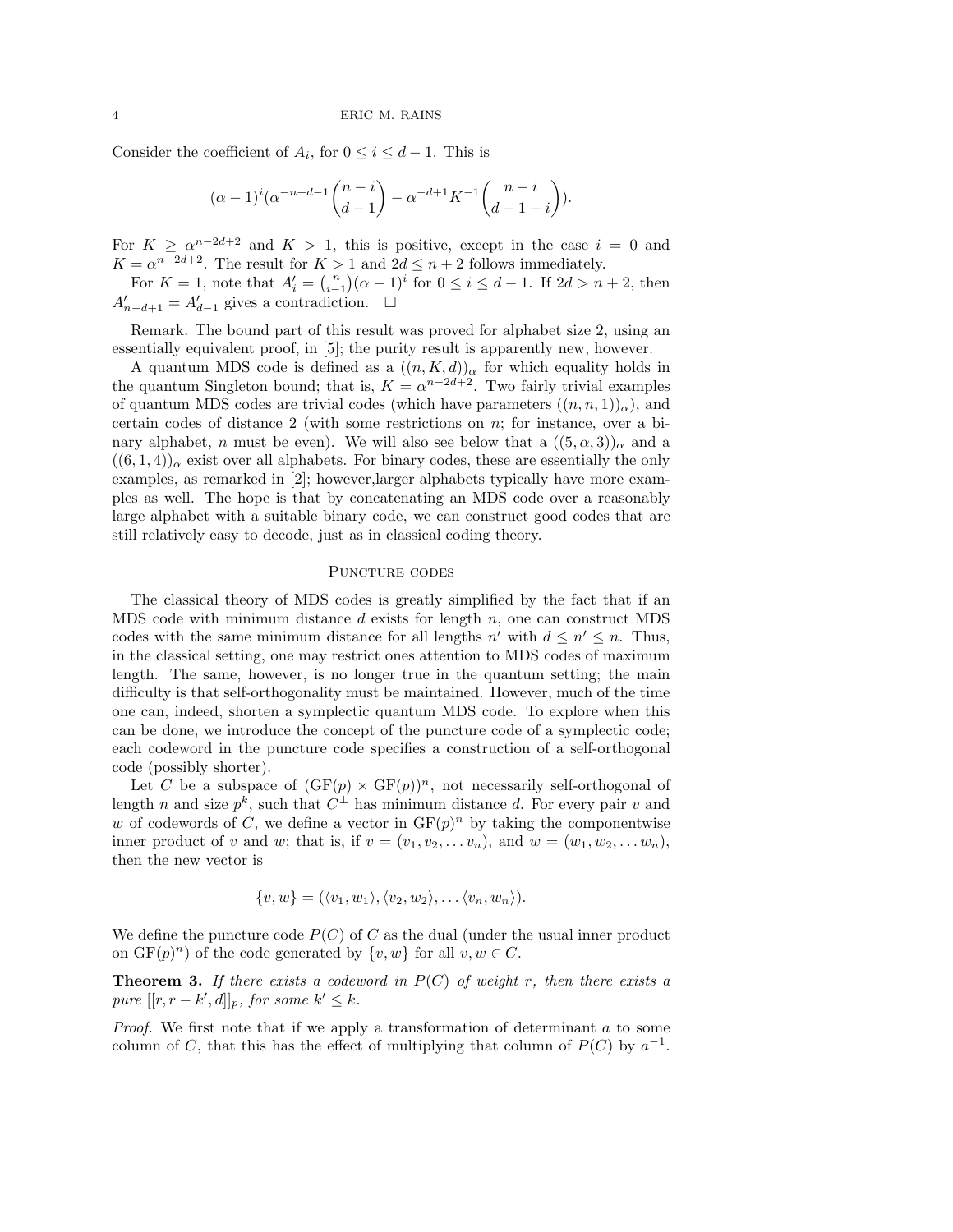In particular, therefore, we may assume that the codeword we are given is of the form  $\phi = (1^r, 0^{n-r})$ . Define a new code C' by removing all but the first r columns from a generator matrix for C; let  $\pi$  be the natural map from C to C'. Clearly, C' has length r and size at most  $p^k$ ; also,  $C'$  is self-orthogonal, since for  $v, w \in C$ ,

$$
\langle \pi(v), \pi(w) \rangle = \phi \cdot \{v, w\}.
$$

It remains only to show that  $C'^{\perp}$  has minimum distance at least d. But for any codeword w in  $C'^{\perp}$ , the word  $(w, 0^{n-r})$  must be in  $C^{\perp}$ ; it follows immediately that w has weight at least  $d. \square$ 

Remark. If C is linear (see below), then we can define  $P(C)^{\perp}$  much more simply as the code spanned by the componentwise norms of the vectors in  $C$ ; in particular, in the case  $p = 2$ , C inert linear, this is the binary code generated by the supports of the vectors in  $C$  (theorem 7 in [2]).

One possible application of this theory would be construction of analogues for large alphabets of the binary quantum Hamming codes. Unfortunately, the naive construction gives a code that is not itself self-orthogonal. However, in all cases the author has checked,  $P(C)$  contains a vector of full weight, allowing the construction of a quantum code with the desired parameters. See also the entries marked "S" in table III of [2], for applications of puncture codes in the binary case.

### Linear codes

For  $p = 2$ , there are two special cases of particular interest; Calderbank-Shor-Steane codes  $([3],[7])$  and GF(4)-linear codes  $([2])$ . Both of these generalize naturally to  $p > 2$ . Essentially, one can characterize both cases in terms of certain global symmetries.

Consider the group  $Sp_2(p)$ . This acts on symplectic codes, by applying the same transformation to each coordinate. Then, let G be a subgroup of  $\text{Sp}_2(p)$ ; we wish to characterize those symplectic codes preserved by G. Clearly, this depends only on the algebra  $A$  spanned by  $G$ ; this suggests that we should instead consider symplectic codes invariant under some subalgebra of the algebra spanned by  $Sp_2(p)$ . In particular, since the algebra spanned by  $Sp_2(p)$  is  $Mat_2(p)$ , we conclude immediately that A has dimension 1, 2, or 4. The first case is trivial: any code must be invariant under  $GF(p)$ , simply by  $GF(p)$ -linearity. The last case can be handled by noting that every 2-dimensional subalgebra of A must preserve the code; we will thus postpone that case until later.

It remains to consider the case  $\dim(A) = 2$ . In this case, we can write the generic element of A as  $a + bX$ , for some fixed  $X \in Mat_2(p)$ , not a multiple of the identity. Clearly, we care only about the orbit of X under conjugation by  $\text{Sp}_2(p) = \text{SL}_2(p)$ . Thus, let us choose a basis for  $GF(p) \times GF(p)$  in such a way that

$$
X = \begin{pmatrix} 0 & 1 \\ -d & t \end{pmatrix}.
$$

This gives us an isomorphism (of vector spaces, not of algebras) between A and  $GF(p) \times GF(p)$ , given by  $a + bX \mapsto (a, b)$ .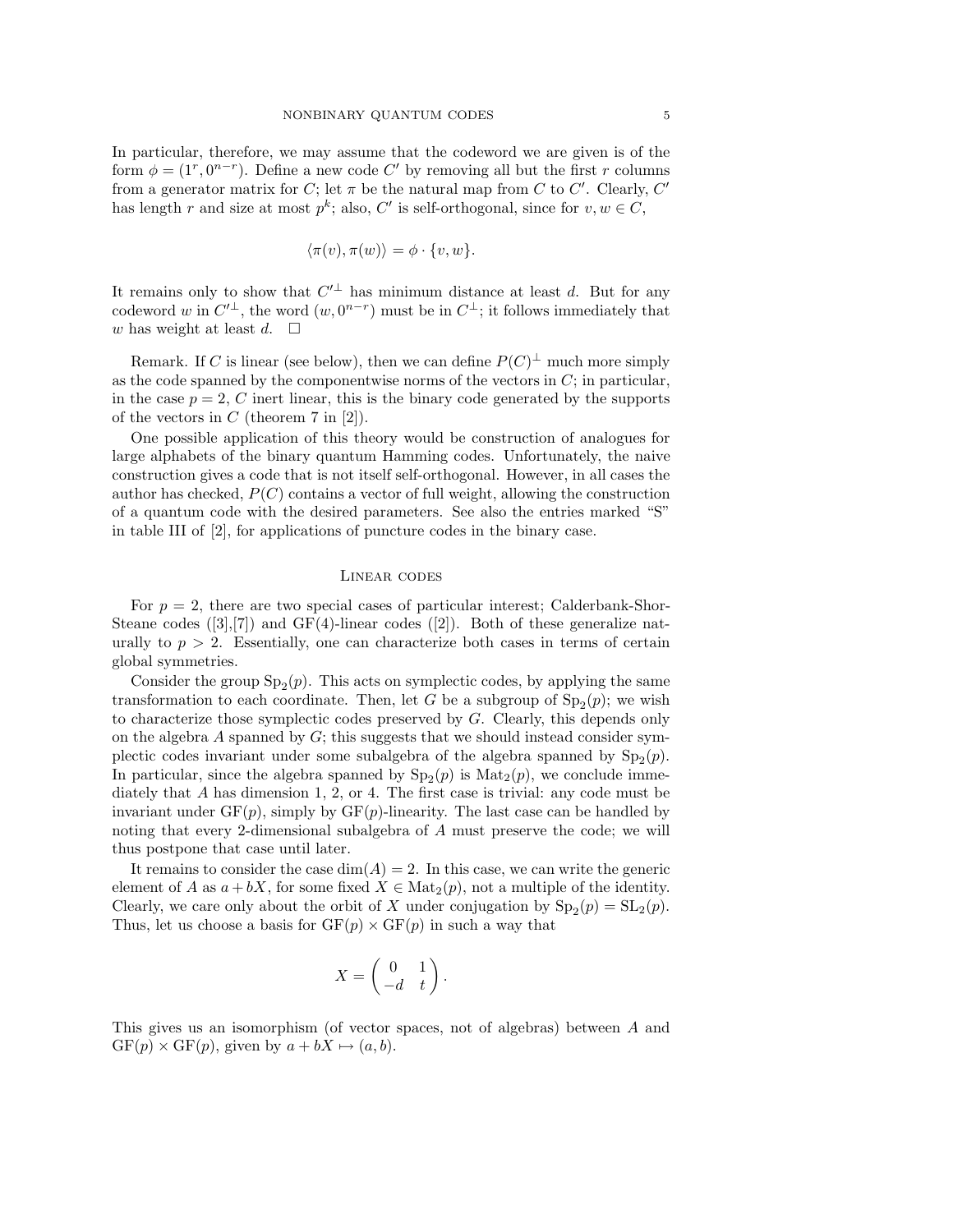**Theorem 4.** A subspace of  $(GF(p) \times GF(p))^n$  invariant under A is self-orthogonal if and only if the corresponding A-submodule of  $A<sup>n</sup>$  is self-orthogonal under the A-valued inner product

$$
\langle v, w \rangle_A = v \cdot \overline{w},
$$

where  $\overline{X} = t - X$ .

*Proof.* Let  $v = a_1 + b_1 X$  and  $w = a_2 + b_2 X$ . Then

$$
v\overline{w} = (-a_1b_2 + b_1a_2)X + a_1a_2 + a_1b_2t + b_1b_2d = -\langle v, w \rangle X + \langle v, wX \rangle.
$$

The theorem follows.  $\quad \Box$ 

**Corollary 5.** If there exists an A-submodule C of  $A<sup>n</sup>$  self-orthogonal under the inner product  $v \cdot \overline{w}$ , of size  $p^k$ , such that the minimum Hamming weight of  $C^{\perp} - C$ is d, then there exists a  $[[n, n-k, d]]_p$ .

We will call such a symplectic code A-linear. The overall structure of A-linear codes clearly depends only on the orbit of A under conjugation by  $Sp_2(p)$ . In particular, there are precisely three cases, depending on whether  $t^2 - 4d$  is a nonsquare, a nonzero square, or 0; we will use the terminology inert linear, split linear, or ramified linear respectively. If  $t^2 - 4d$  is a nonsquare, then A is isomorphic to the finite field  $GF(p^2)$ ; this clearly corresponds to  $GF(4)$ -linear codes for  $p = 2$ .

In the split linear case, we may, without loss of generality, assume that  $X$  has characteristic polynomial  $x^2 - x$ , and thus  $X(1 - X) = 0$ . It follows that C is the direct sum of CX and  $C(1 - X)$ . But then there exist unique codes  $C_1$  and  $C_2$ in  $GF(p)^n$  such that  $CX = C_1X$  and  $C(1 - X) = C_2(1 - X)$ . This gives us the analogue of Calderbank-Shor-Steane codes:

**Theorem 6.** Let C be a split linear code, with associated  $GF(p)$ -codes  $C_1$  and  $C_2$ . Then  $C_1 \subset C_2^{\perp}$ , and the minimum distance of C is given by the minimum of the minimum weights of  $C_2^{\perp} - C_1$  and  $C_1^{\perp} - C_2$ . Conversely, any pair of codes  $C_1$  and  $C_2$  with  $C_1 \subset C_2^{\perp}$  give rise to a split linear code.

*Proof.* The generic element of C can be written as  $v_1X + v_2(1-X)$ . The inner product of two such elements is

$$
(v_1X + v_2(1 - X)) \cdot \overline{(w_1X + w_2(1 - X))}
$$
  
=  $(v_1X + v_2(1 - X)) \cdot (w_1(1 - X) + w_2X)$   
=  $(v_1 \cdot w_2)X^2 + (v_2 \cdot w_1)(1 - X)^2$   
=  $(v_1 \cdot w_2 - v_2 \cdot w_1)X + (v_2 \cdot w_1).$ 

Consequently, C is self-orthogonal if and only if  $v_1 \cdot v_2$  for all  $v_1 \in C_1$  and  $v_2 \in C_2$ . The statement about the minimum distance of the corresponding quantum code follows analogously.  $\square$ 

Finally, we have the ramified linear case; in this case, X has minimal polynomial  $X<sup>2</sup>$  without loss of generality. As in the split linear case, we have an associated code  $C_1$  over  $GF(p)$ , such that  $C_1X = CX$ . We also have an associated code  $C_0$ given by those elements such that  $vX = 0$ ; note that  $C_0$  must contain  $C_1$ , since C contains  $C_1X$ . To complete the specification of C, it remains to give a map  $\phi$  from  $C_1$  to  $C/C_0$ ; for  $v_1 \in C_1$ ,  $\phi(v_1)$  is defined by requiring that  $v_1 + wX \in C$  precisely when  $w \in \phi(v_1)$ .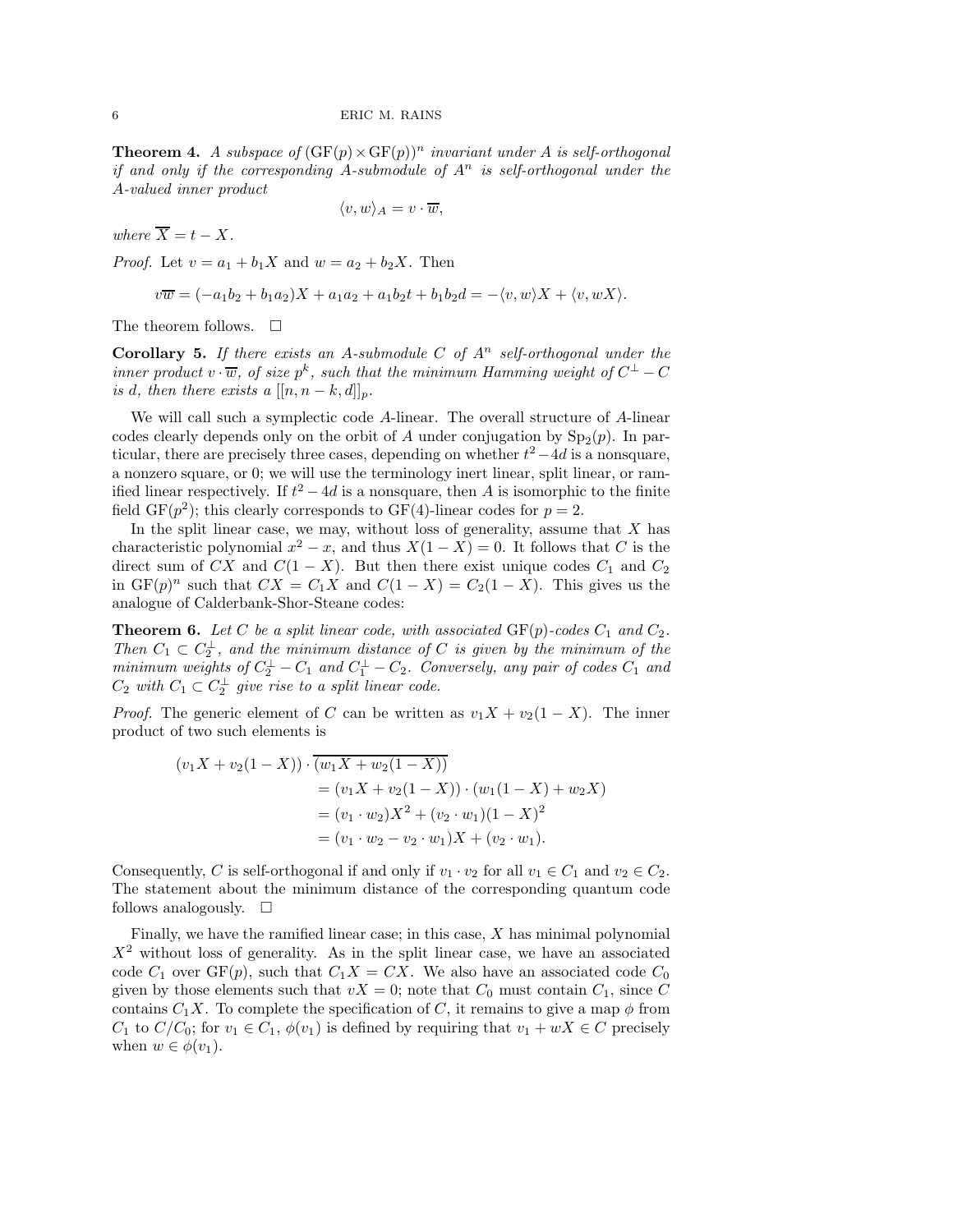**Lemma 7.** Let C be a ramified linear code, with associated  $GF(p)$ -codes  $C_1$  and  $C_0$ and associated map  $\phi$ . Then  $C_1$  is orthogonal to  $C_0$  (and is thus self-orthogonal). The minimum distance of the associated quantum code is bounded between the minimum weight of  $C_0^{\perp} - C_1$  and the minimum weight of  $C_1^{\perp} - C_0$ . Conversely, any codes  $C_1$ ,  $C_0$ , and map  $\phi$  give rise to a quantum code in this fashion.

Proof. We compute, as before,

$$
(v_1 + v_0 X) \cdot \overline{(w_1 + w_0 X)} = v_1 \cdot w_1 + (v_1 \cdot w_0 + v_0 \cdot w_1)X.
$$

From the case  $w_1 = 0$ ,  $w_0 \in C_0$ , we conclude that  $C_1$  is orthogonal to  $C_0$ .

Clearly, changing the map  $\phi$  to 0 can only decrease the minimum distance; in that case,  $C = C_1 + C_0 X$ , and  $C^{\perp} = C_0^{\perp} + C_1^{\perp} X$ . On the other hand, for any element  $v \in C_1^{\perp} - C_0$ ,  $vX \in C^{\perp} - C$ .  $\Box$ 

Remark. In general, the minimum distance can depend on the map  $\phi$ , although this does not happen in the pure case (the minimum distance of  $C^{\perp}$  is equal to the minimum distance of the kernel of X in  $C^{\perp}$ , that is,  $C_1^{\perp}X$ ).

It remains only to consider the case  $dim(A) = 4$ . In this case, the code is certainly split linear; let  $C_1$  and  $C_2$  be its associated codes. Since  $A = Mat_2(p)$ , the linear transformation taking  $aX + b(1 - X)$  to  $a(1 - X) + bX$  is certainly in A; consequently, we must have  $C_1 = C_2$ . Conversely, if C is a split linear code with  $C_1 = C_2$ , then C is Mat<sub>2</sub> $(p)$ -linear.

For alphabets of size  $p^{l}$ , it makes sense to consider symplectic subalgebras of  $\text{Mat}_{2l}(p)$ ; that is, subalgebras invariant under the transformation

$$
\overline{T} = J^{-1}T^tJ,
$$

where  $J$  is the symplectic inner product. Then we have a notion of  $A$ -linear codes as before (codes C such that  $AC \subset C$ ). In general, it is not as clear how to work with such codes; certain special cases (codes linear over a subalgebra of  $\text{Mat}_2(p^l)$ ) can be dealt with as above, but others are not so straightforward (e.g., codes linear over a quaternion algebra).

## Codes from number fields

Let  $\mathcal{O} = \mathbb{Z}[\alpha]$  be the integer ring of a real quadratic field. Suppose we are given a O-submodule C of  $\mathcal{O}^n$  such that  $v \cdot \overline{w} = 0$  for all  $v, w \in \mathcal{C}$ . Clearly, we can imbed  $\mathcal O$  in Mat<sub>2</sub>( $\mathbb Z$ ), by mapping  $\alpha$  to

$$
\begin{pmatrix} 0 & 1 \\ -N(A) & \text{Tr}(A) \end{pmatrix}
$$

Reduction mod p then gives us a A-linear code  $\mathcal{C}_p$ , where A is the reduction of the image of  $\mathcal O$  modulo  $p$ . This new code is split (resp. inert, ramified) if and only if the prime p is split (resp. inert, ramified) in  $\mathcal O$ . One natural question is how the minimum distance of  $\mathcal{C}_p$  behaves as p varies.

**Theorem 8.** Let d be the maximum over all p of the minimum distance of  $C_p^{\perp}$ . Then this minimum distance is attained for all but a finite number of p.

*Proof.* For each  $d-1$ -set S of columns of C, define an ideal  $I_S$  as the ideal generated by the deterimants of all  $d-1 \times d-1$  submatrices of the selected columns of the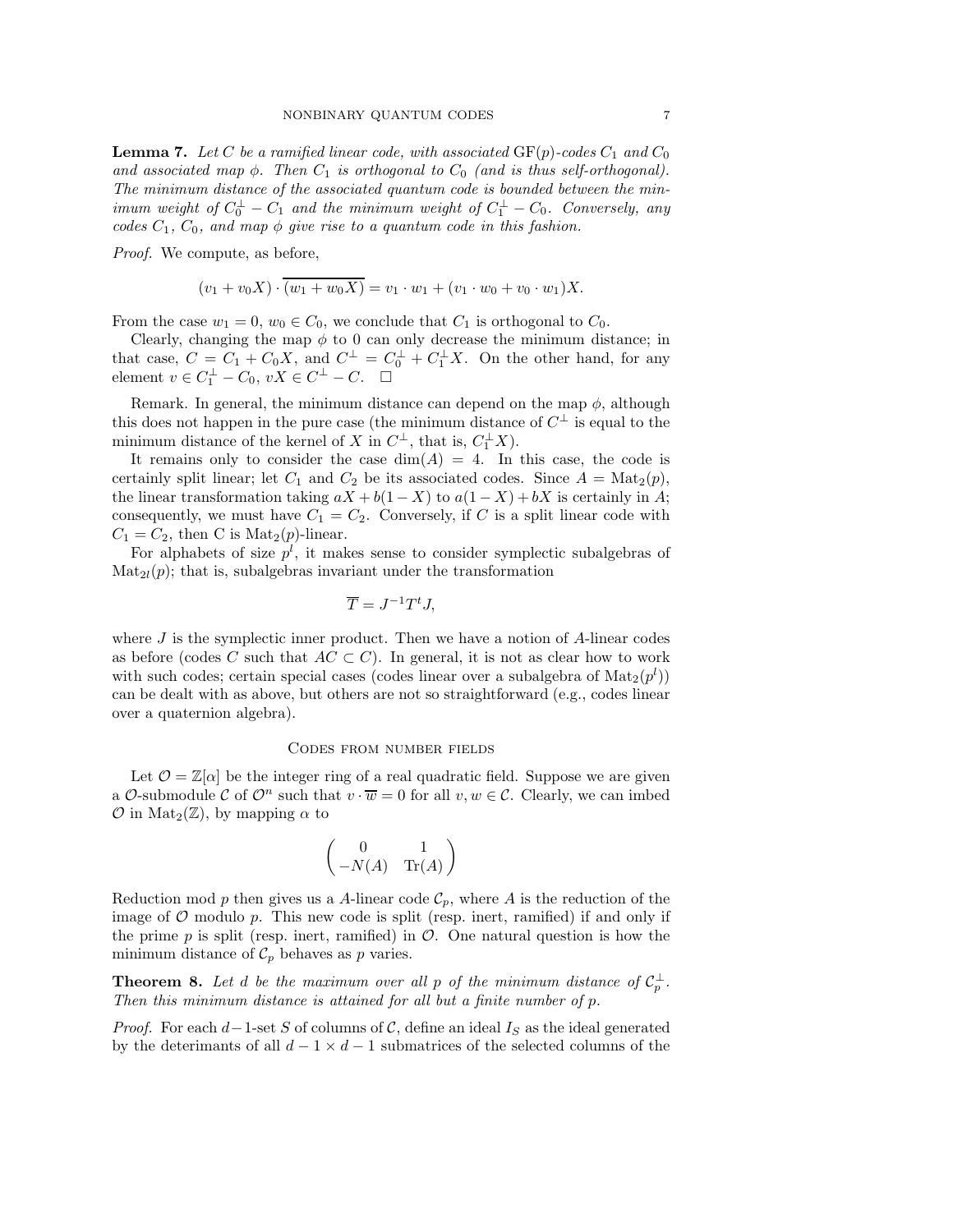#### 8 ERIC M. RAINS

generator matrix of C. We readily see that there exists a codeword of  $C_p^{\perp}$  with support contained in S if and only if  $I<sub>S</sub>$  is not relatively prime to p. Thus, if we define  $I_{d-1}$  as the least common multiple of the ideals  $I_S$ , then  $\mathcal{C}_p^{\perp}$  has minimum distance d precisely when  $I_{d-1}$  is relatively prime to p. Unless  $I_{d-1} = 0$ , this fails only a finite number of times (for those primes dividing the norm of  $I_{d-1}$ ). But by assumption there exists at least one prime  $p'$  such that  $\mathcal{C}_{p'}^{\perp}$  has minimum distance d, so  $I_{d-1}$  must be nontrivial.  $□$ 

As an example of the use of this theory, we define quantum quadratic-residue codes. Let  $p'$  be a prime congruent to 1 modulo 4, and consider the integer ring  $\mathcal{O} = \mathbb{Z}[\delta_{p'}],$  where

$$
\delta_{p'} = \frac{1 + \sqrt{p'}}{2}.
$$

Over  $\mathcal{O}$ , the polynomial  $x^{p'} - 1$  factors as

$$
(x-1)\nu(x)\overline{\nu(x)},
$$

for some  $\nu(x)$  of degree  $(p' - 1)/2$ . Then the polynomial

$$
(x-1)\nu(x)
$$

determines a cyclic  $\mathcal{O}$ -module  $\mathcal C$  of rank  $(p'-1)/2$ .

**Theorem 9.** For all  $v, w \in \mathcal{C}$ ,

$$
v\cdot \overline{w}=0.
$$

*Proof.* Let  $v(x)$  and  $w(x)$  be the corresponding polynomials in

$$
\mathcal{O}[x]/(x^{p'}-1).
$$

Then  $v \cdot \overline{w}$  can be computed as the  $x^0$  coefficient of

$$
v(x)\overline{w(x^{p'-1})}.
$$

In particular, since v and w are in C, both can be written as multiples of  $(x-1)\nu(x)$ . But

$$
\nu(x^{p'-1}) = \nu(x),
$$

since  $-1$  is a quadratic residue modulo p'. It follows that  $v(x)\overline{w(x^{p'-1})}$  is a multiple of  $(x-1)\nu(x)\nu(x)$ , so must be 0.  $\square$ 

Thus for all p,  $\mathcal{C}_p$  produces a  $[[n, 1, d(p)]]_p$  for some  $d(p)$ . The case  $p = p'$  is of particular interest:

**Theorem 10.**  $\mathcal{C}_{p'}$  is a pure  $[[n, 1, \frac{1}{2}(p'+1)]]_p$ ; in particular, it is MDS.

*Proof.* By the remark after lemma 5, it suffices to show that  $\sqrt{p'}\mathcal{C}_{p'}$  has minimum dual distance  $\frac{1}{2}(p'+1)$ ; equivalently, we need to show that the code  $(\mathcal{C}_{p'} \mod \sqrt{p'})$ is MDS. But, in fact, any classical cyclic code of length equal to its characteristic is MDS.  $\square$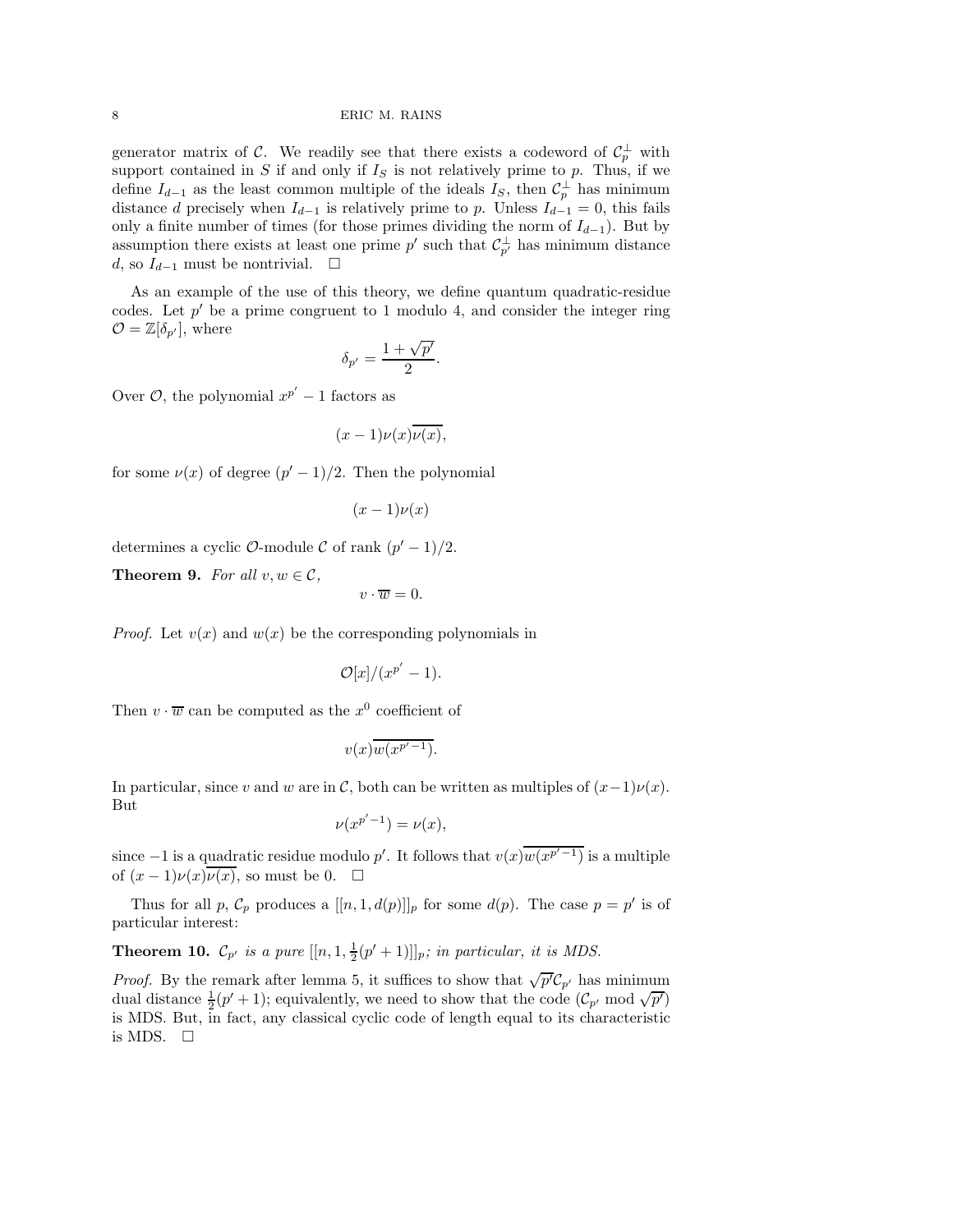**Corollary 11.** For all but a finite number of primes  $p$ ,  $C_p$  is MDS.

*Proof.* Apply theorem 8 to  $C$ .  $\Box$ 

**Corollary 12.** For all but a finite number of primes p,  $C_p$  can be extended to a self-dual MDS code of length  $p' + 1$ .

*Proof.* Let p be any prime such that  $\mathcal{C}_p$  is MDS. By theorem 2,  $\mathcal{C}_p$  is pure to weight  $\frac{p'+3}{2}$ . But then theorem 20 of [6] allows us to construct the desired self-dual MDS code of length  $p' + 1$  and minimum distance  $\frac{p' + 3}{2}$ .  $\Box$ 

Consider, for example, the case  $p' = 5$ . In this case, a direct computation readily shows that the ideal  $I_2$  as defined in theorem 8 is  $\langle 1 \rangle$ ; consequently,

**Theorem 13.** For all integers  $\alpha > 1$ , there exists a  $((5, \alpha, 3))_{\alpha}$  and a  $((6, 1, 4))_{\alpha}$ .

*Proof.* For prime  $\alpha$ , we are done; for composite  $\alpha$ , simply take the direct sum of the codes corresponding to the prime factors of  $\alpha$ .  $\Box$ 

## Universal fault-tolerant operations

In [4], Gottesman gives a method for doing fault-tolerant operations through quantum codes using automorphisms of the code and of certain related codes. In particular, he gives a quaternary operation that can be applied fault-tolerantly through any additive code. It is natural to wonder how this extends to codes over larger alphabets, and to what extent existing symmetries of the code can be used to extend the set of operations.

In particular, fix a prime p, an integer  $l \geq 1$ , and a symplectic subalgebra A of  $\text{Mat}_{2l}(GF(p))$ ; we would like to characterize all fault-tolerant operations that are universal for A-linear codes. That is, we would like to determine all elements of  $Sp_{2lm}(GF(p))$  that are global automorphisms of  $C^{(m)}$  for all A-linear Q, where  $C^{(m)}$  is the direct sum of m copies of C, viewed as a symplectic code over  $GF(p)^{lm}$ . Clearly, it suffices to consider the corresponding subalgebra of  $\text{Mat}_{2lm}(\text{GF}(p)).$ 

**Theorem 14.** Let C be an A-linear code. Then  $C^{(m)}$  is  $\text{Mat}_m(A)$ -linear. Conversely, if  $T \in Mat_{2lm}(GF(p))$  is not in  $Mat_m(A)$ , then there exists an A-linear code C such that  $C^{(m)}$  is not T-invariant.

*Proof.* Let T be an element of  $\text{Mat}_{2lm}(\text{GF}(p))$  such that  $TQ^{(m)} \subset Q^{(m)}$  for all Alinear Q. For all  $v \in (\mathrm{GF}(p)^{2l})^k$  such that  $\langle v, va \rangle = 0$  for all  $a \in A$ ,  $vA$  is an A-linear code; consequently, we must have  $T(vA)^{(m)} \subset (vA)^{(m)}$  for all such v. Conversely, if this is true, then  $T$  is universal, since any  $A$ -linear  $Q$  can be written as a union of such codes. Now, it follows that  $T(v, 0, 0, \ldots 0) = (v_1, v_2, v_3, \ldots v_m)$ , where each  $v_i$ must be in  $vA$ . By choosing k sufficiently large, we may insist that the coefficients of v form a basis of  $GF(p)^{2lm}$ ; it follows that there must exist elements  $a_{11}$ ,  $a_{12}$ ,  $\ldots$   $a_{1m}$  such that for all v,

$$
T(v,0,0,\ldots 0)=(va_{11},va_{12},\ldots va_{1m}).
$$

It follows that T can be written as an element of  $\text{Mat}_m(A)$ . Clearly, any such T will take  $(vA)^{(m)}$  to a subspace of  $(vA)^{(m)}$ , so the desired algebra is  $\text{Mat}_{m}(A)$ .  $\Box$ 

It remains only to determine which of these operations preserve the inner product (and thus correspond to operations that can be physically performed). Considered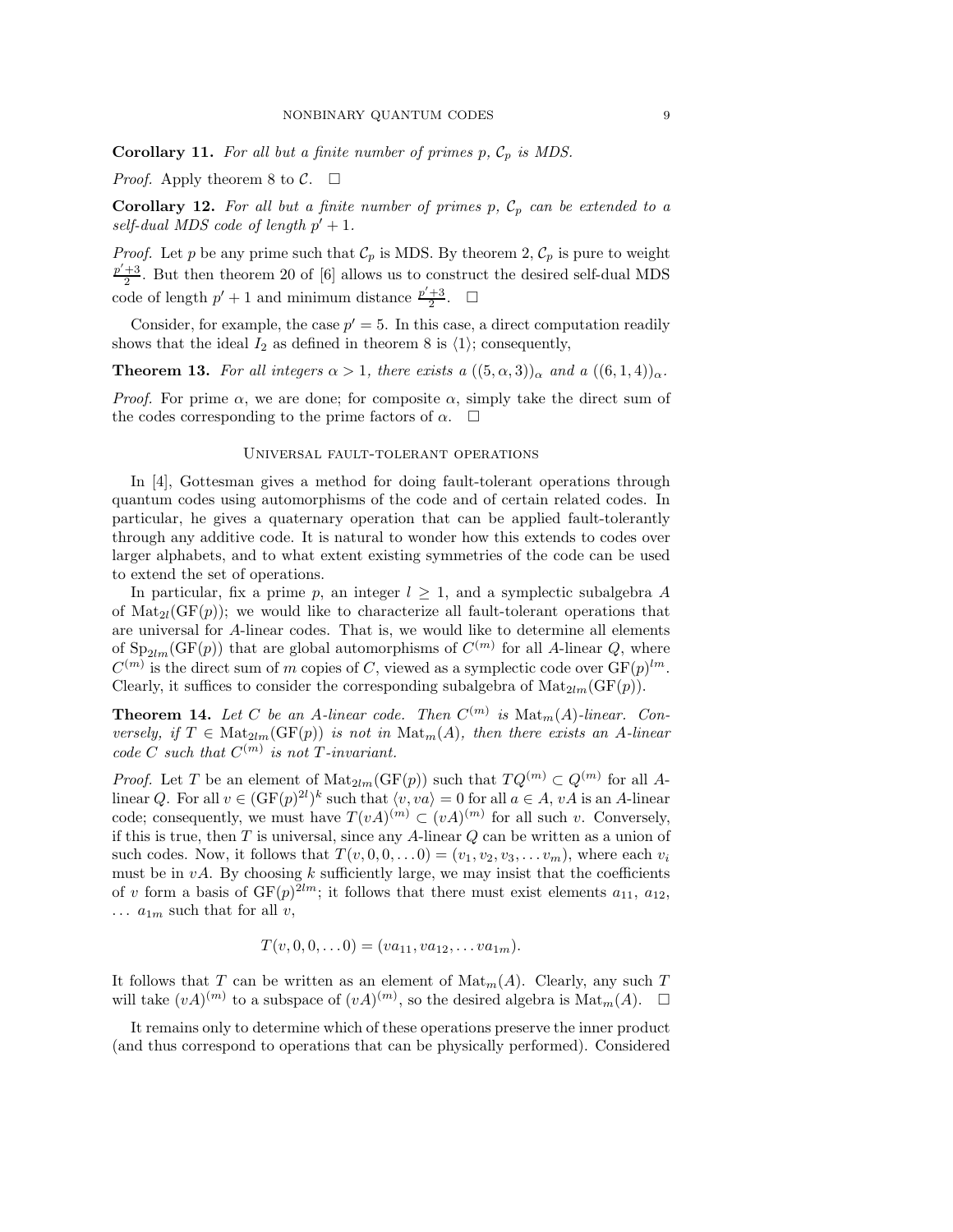as an element of  $\text{Mat}_{2lm}(\text{GF}(p)), T$  must satisfy  $TJT^t = J$ , where J is the symplectic inner product. Equivalently,  $J T^t J^{-1}$  must be  $T^{-1}$ . Considering T as and element of  $\text{Mat}_m(A)$ , this says that  $T^{\dagger}T = 1$ , where  $T^{\dagger}$  is the conjugate of the transpose of  $T$ .

Of particular interest are those operations that cannot be decomposed as a product of unary operations and permutations; that is, those elements T which are not monomial matrices over A.

*Example 1.* Let  $A = GF(p^l)$ ; in particular, if  $l = 1$ , this includes all symplectic codes. Then for  $T \in Mat_m(A)$ ,  $\overline{T} = T$ , so we get the group  $O_m(\text{GF}(p^l))$ . For  $p^l = 2$ , the first non-monomial operation appears when  $m = 4$ . This is, for instance, given by

$$
\begin{pmatrix} 0 & 1 & 1 & 1 \\ 1 & 0 & 1 & 1 \\ 1 & 1 & 0 & 1 \\ 1 & 1 & 1 & 0 \end{pmatrix};
$$

this is equivalent to equation (45) in [4]. For  $p = 2$ ,  $l > 1$ , we always have nonmonomial operations of the following form:

$$
\left(\begin{array}{cc} 1+x & x \\ x & 1+x \end{array}\right),
$$

where x is any element of  $GF(p^{l}) - GF(p)$ ; it is not clear, however, whether these can be used to perform fault-tolerant operations.

*Example 2.* Let  $A = GF(p^{2l})$ . This is readily seen to correspond to the unitary group  $U_m(\mathrm{GF}(p^{2l}))$ . For  $p^l = 2$ , we first see non-monomial operations when  $m = 3$ ; for instance,

$$
\begin{pmatrix}\n1 & 1 & 1 \\
1 & \omega & \overline{\omega} \\
1 & \overline{\omega} & \omega\n\end{pmatrix}.
$$

Note that the operation given as equation (40) in [4] as fault-tolerant for the wellknown  $[[5, 1, 3]]$  is unitary, so can be applied to any  $GF(4)$ -linear binary code.

*Example 3.* Let  $A = \text{GF}(p^l) \times \text{GF}(p^l)$  (i.e., Calderbank-Shor-Steane). Any element of  $\text{Mat}_m(A)$  can be written as a pair of elements of  $\text{Mat}_m(\text{GF}(p^l))$ ; conjugation switches these elements. Thus the fault-tolerant operations are those of the form  $(T_1, T_2)$ , where  $T_1^t T_2 = 1$ . This is equivalent to the group  $GL_m(\mathrm{GF}(p^l))$ . We first see non-monomial operations when  $m = 2$ ; for instance, when  $p^l = 2$ , we get

$$
\left(\begin{matrix}1&1\\0&1\end{matrix}\right),
$$

which corresponds to a controlled-not.

#### **REFERENCES**

- 1. A. R. Calderbank, P. J. Cameron, W. M. Kantor and J. J. Seidel,  $\mathbb{Z}_4$ -Kerdock codes, orthogonal spreads, and extremal Euclidean line-sets, Proc. London Math. Soc. (1997) (to appear).
- 2. A. R. Calderbank, E. M. Rains, P. W. Shor and N. J. A. Sloane, Quantum error correction via codes over GF(4), LANL e-print [quant-ph/9608006.](http://arXiv.org/abs/quant-ph/9608006)